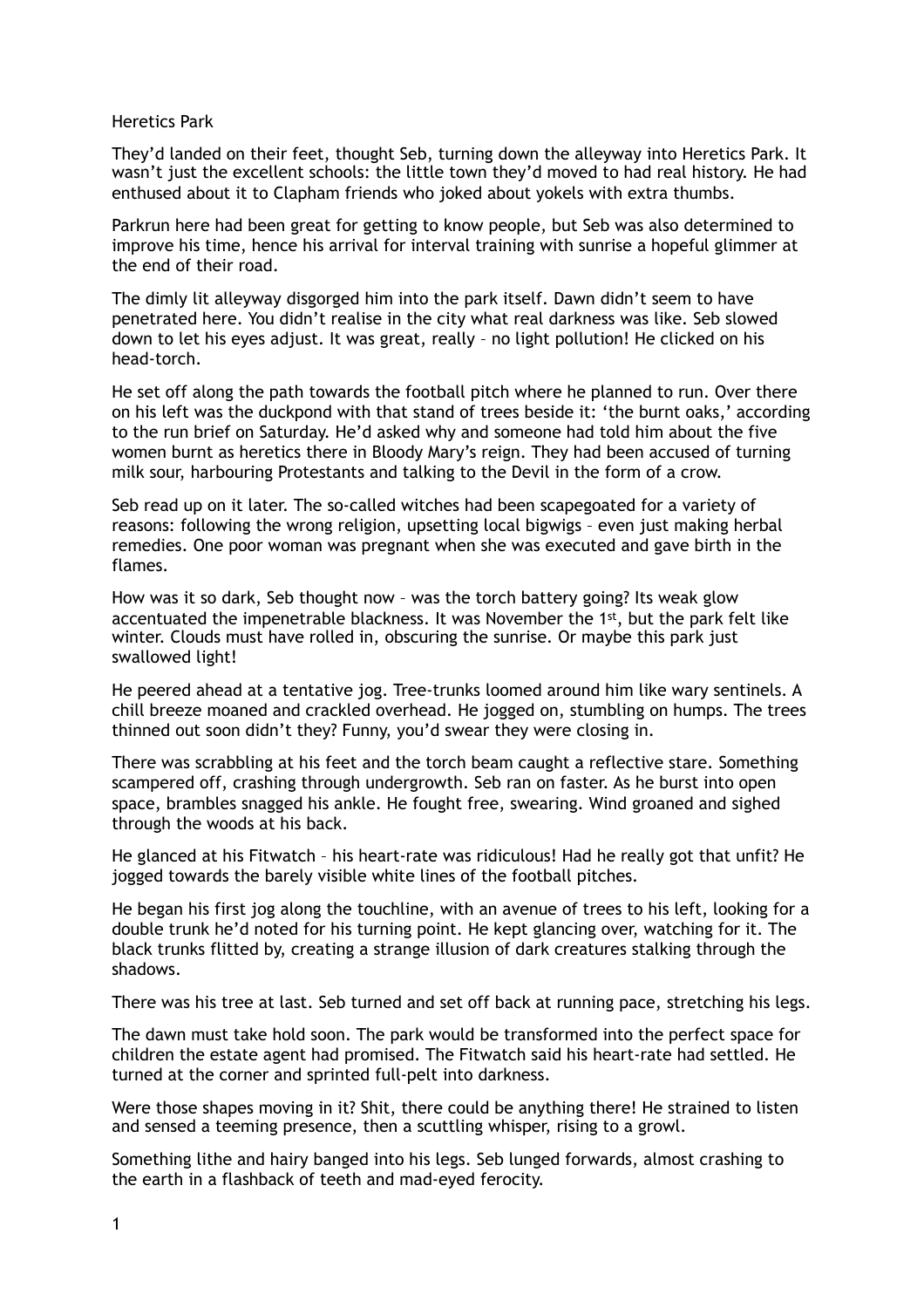'Fluffles!' A woman in a fleece and wellies loomed out of the dark. The dog – some sort of Collie – crouched ready to pounce again. It let out an ugly yelp and gave Seb a mismatched glare, one eye blue, one whitish-silver.

'Fluffles, stop that! Sorry! I don't know what's got into him this morning! This really isn't like him!'

Thank God for another human – even a hopeless dog owner. Seb walked back from his sprint, panting, as she scolded the hound for its 'funny mood'. Fluffles, for Christ's sake! It could have torn out his throat.

The woman had a lead in her hand, and a receptacle for dog-poo bags swung round her neck. 'Are you not a dog lover?' she asked.

'I was bitten in the face as a baby.' He glanced into the murky abyss behind her, suspecting forms moving through it, both upright and four-legged. 'I'm new here. Didn't realise I was on dog-walking territory.'

The dog raced off, yelping as though in fright. She peered after it, falling in step with Seb. 'Welcome to Heretics Park.'

'Thanks. I've been hearing about your famous martyrs.'

She snorted. 'If you believe the hype. You wouldn't be the only one; they all take it as gospel.'

Had Seb met the local lunatic? Or an enquiring mind like his own? He was jogging now, and she'd stopped by the touchline, calling to Fluffles to stop that silly noise.

'You don't believe the story, then?'

'I read the trial papers for a writing project. Half of what went on has been hushed up by history. And I don't mean the nonsense about sour milk and crows. There was real, corroborated evidence of events that have never been explained.'

Seb felt a damp chill. The head-torch's weak beam showed that fog had descended on the playing fields.

'Such as?' he panted. They heard the dog whimpering.

She lowered her voice. 'Horses stolen, children gone missing. Smouldering piles of ashes found in the park in the morning. When the townspeople searched them, they were full of teeth, both huge and tiny.'

Seb searched in vain for the double trunk, his heart thudding. This was far enough, surely? The dark looked denser as though the avenue had turned to forest.

'What's your theory, then?'

She glanced around and leaned closer. 'That the burning of the women wasn't the park's first horror. That our celebrated heretics weren't innocent after all. Well, enjoy your run. Come on Fluffles!'

 She strode away. The dog barked at nothing, then ran stupidly in circles and lurched off after her.

The fog closed over them. Seriously, where was the dawn? The sweat was chilling on Seb's skin.